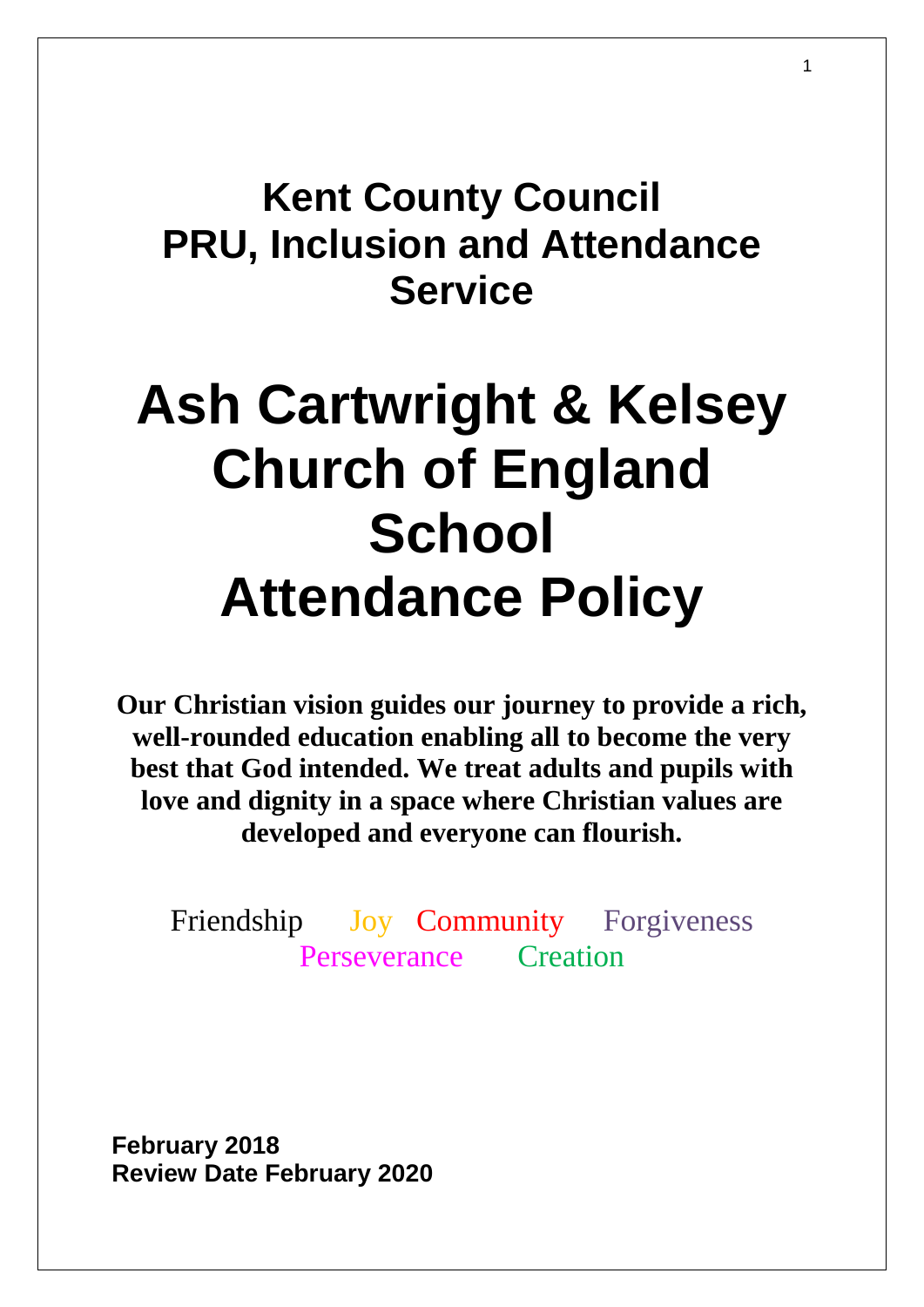#### **Statement of Intent**

Ash Cartwright and Kelsey Church of England School is committed to the continuous raising of achievement of all our pupils. Regular attendance is critical if our pupils are to be successful and benefit from the opportunities presented to them.

One of our basic principles is to celebrate success. Good attendance is fundamental to a successful and fulfilling school experience. We actively promote 100% attendance for all our pupils and we use a variety of weekly, termly and annual awards to promote good attendance and punctuality.

The Governors, Head Teacher and Staff in partnership with parents have a duty to promote full attendance at Ash Cartwright and Kelsey Church of England School.

#### **Parental Responsibility**

Parents have a legal duty to ensure that their child(ren) attend school regularly and arrive on time. Regular attendance is essential to the all-round development of the child and they should be allowed to take full advantage of educational opportunities available to them. Poor attendance undermines their education and sometimes, puts pupils at risk, encouraging anti-social behaviour.

**It is the parents' responsibility to contact the school on the first day their child is absent. This is a safeguarding issue requirement so that all parties know that your child is safe. Parents should regularly update the school and inform on when their child is returning.**

Pupils are expected to arrive by 8.45 am. All pupils that arrive late must report, with their parent to the school office where the reason for lateness is recorded.

#### **The Role of the School Staff**

At our school there is a whole school responsibility and approach for improving school attendance, with specific staff taking individual responsibility.

The Attendance Officer has overall responsibility for monitoring attendance issues.

Class teachers complete a register at the beginning of each morning and once during the afternoon session. Marking the attendance registers twice daily is a legal requirement. (The Education (Pupil Registration) (England) Regulations 2006) Teachers mark pupils present, absent or late. The class teacher notifies the School of children whose attendance is causing concern.

It is the responsibility of the Attendance Officer to ensure:

Attendance and lateness records are up to date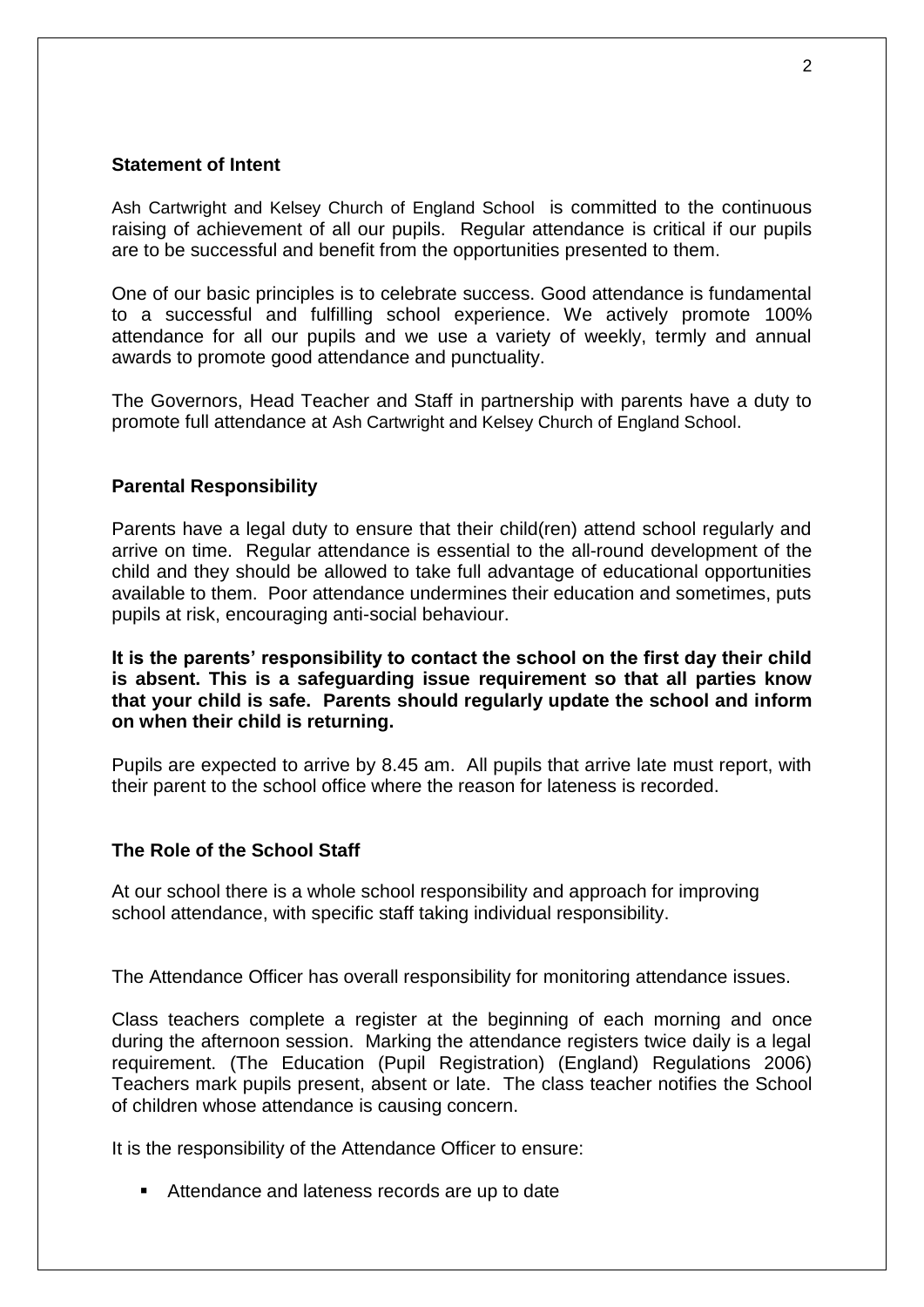- If no reason for absence has been provided, parents are contacted on the first day of absence by phone call.
- Where there has been no communication, letters are sent to parents requesting reasons for absence.
- The appropriate attendance code is entered into the register (National Attendance Codes)
- Parents informed termly of child's attendance figure

#### **Timeline of School Action for Poor Attendance**

- 95 100% attendance class teacher to investigate and notify Head Teacher of concerns. School to contact parent if appropriate.
- 90 95% attendance school intervention letters/meeting with parents consider Penalty Notice or Early Help Notification.
- Below 90% Where the absences have not been authorised consult with the Local Authority School Liaison Officer and a referral to PRU, Inclusion and Attendance Service may be considered.

#### **Children Missing Education**

No child should be removed from the school roll without consultation between the Head Teacher and the PRU, Inclusion and Attendance Service when appropriate. Please see circumstances below:-

Where a child is missing from education, Local Authority guidance will be followed, by completing a Child Missing Education referral for the following circumstances:-

- If the whereabouts of the child is unknown and the school have failed to locate him/her.
- The family has notified the school that they are leaving the area but no Common Transfer Form (pupil file) has been requested by another school.

#### **Lateness**

At our School, the register is taken at 8.50 am and 1.15 pm. Pupils arriving after these times must enter school by the main entrance and report to reception where their name and reason for lateness will be recorded. The pupil will be marked as late before registration has closed (Code 'L').

The register will close at 9.00 am and 1.20 pm. Pupils arriving after 9.10 am will be marked as late after registration (Code 'U') and this will count as an unauthorised absence.

Frequent lateness will be discussed with parents at consultations and may be referred to the Attendance Officer and/or Education Welfare Officer (EWO). It can provide grounds for prosecution or Penalty Notice.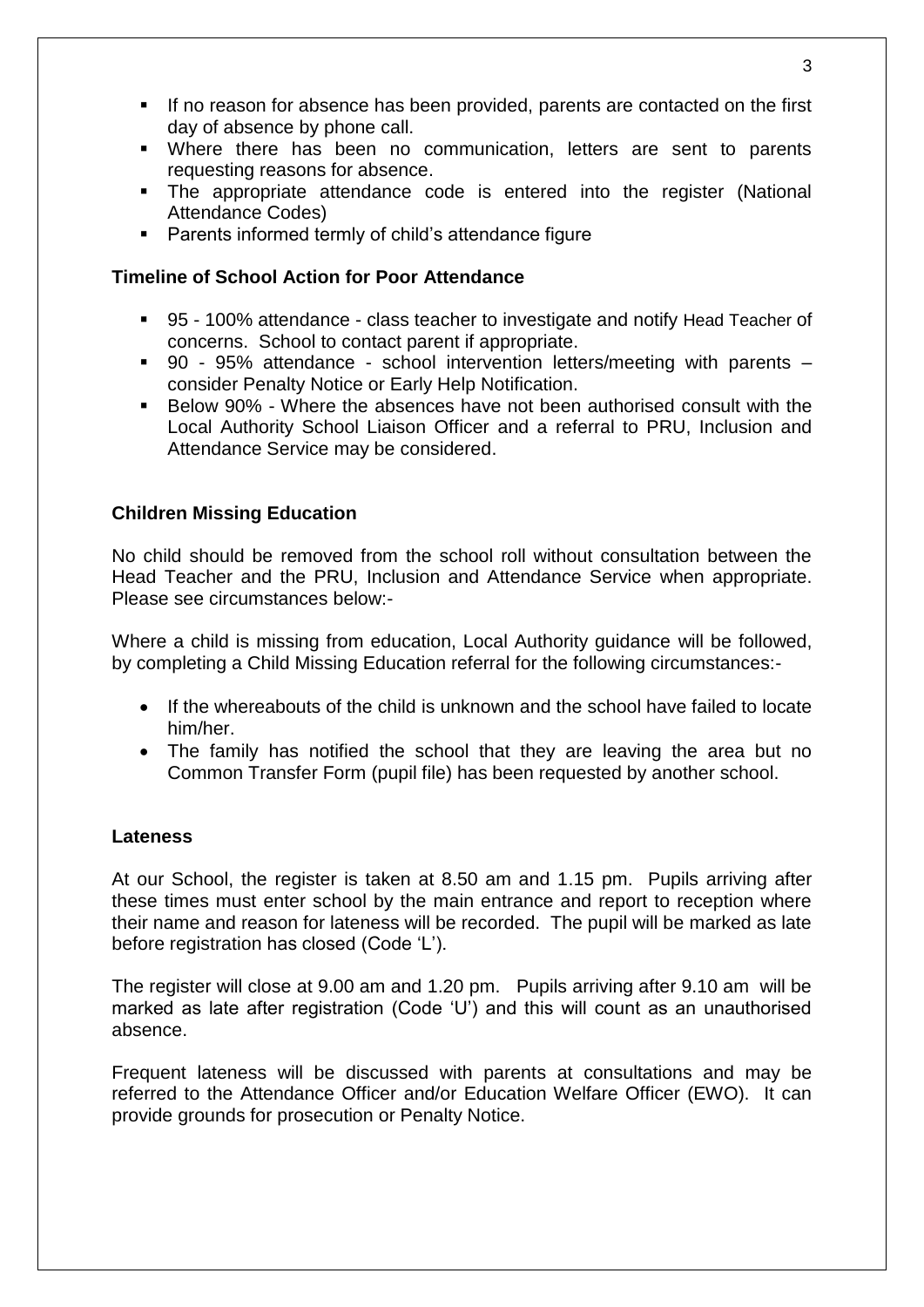#### **Penalty Notice Proceedings for Lateness – Penalty Notices are issued in accordance with Kent County Council's Education Penalty Notices Code of Conduct effective from January 2016.**

- 10 incidents of late arrival after the registers have closed during any possible 100 school sessions for a Penalty Notice Warning Letter.
- The Penalty Notice Warning Letter sets out 15 school days during which no unauthorised absence is to be recorded
- **If unauthorised absence is recorded during the 15 day period, Penalty** Notice(s) will be issued (one per parent per child)
- Where a Penalty Notice is not paid within 28 days of issue the Local Authority will instigate court proceedings

#### **Authorising Absence**

Only the Head Teacher can authorise absence using a consistent approach. The Head Teacher is not obliged to accept a parent's explanation. A letter or telephone message from a parent does not in itself authorise an absence. If absences are not authorised, parents will be notified.

If no explanation is received, absences will not be authorised.

Absence (leave) during term time can only be approved in "exceptional circumstances". The following reasons are examples of absence that will not be authorised:

- **Persistent nonspecific illness e.g. poorly/unwell**
- Absence of siblings if one child is ill
- Oversleeping
- **Inadequate clothing/uniform**
- Confusion over school dates
- Medical/dental appointments of more than half a day without very good reasons
- Child's/family birthday
- Shopping trip
- **Family Holidays**

Persistent unauthorised absence may result in an AS1 referral to the Local Authority School Liaison Officer for consideration of prosecution. The school will follow procedures prior to referral and parents will be notified in writing.

When a referral is made, the child's Registration Certificate, copies of all letters sent to parents and minutes of any meetings **MUST** be attached to the completed AS1 referral form with any other relevant information.

#### **Local Authority Action may include**:-

- Attendance Improvement Meeting
- Home visits
- Liaison with other agencies
- **•** Fast Track to Prosecution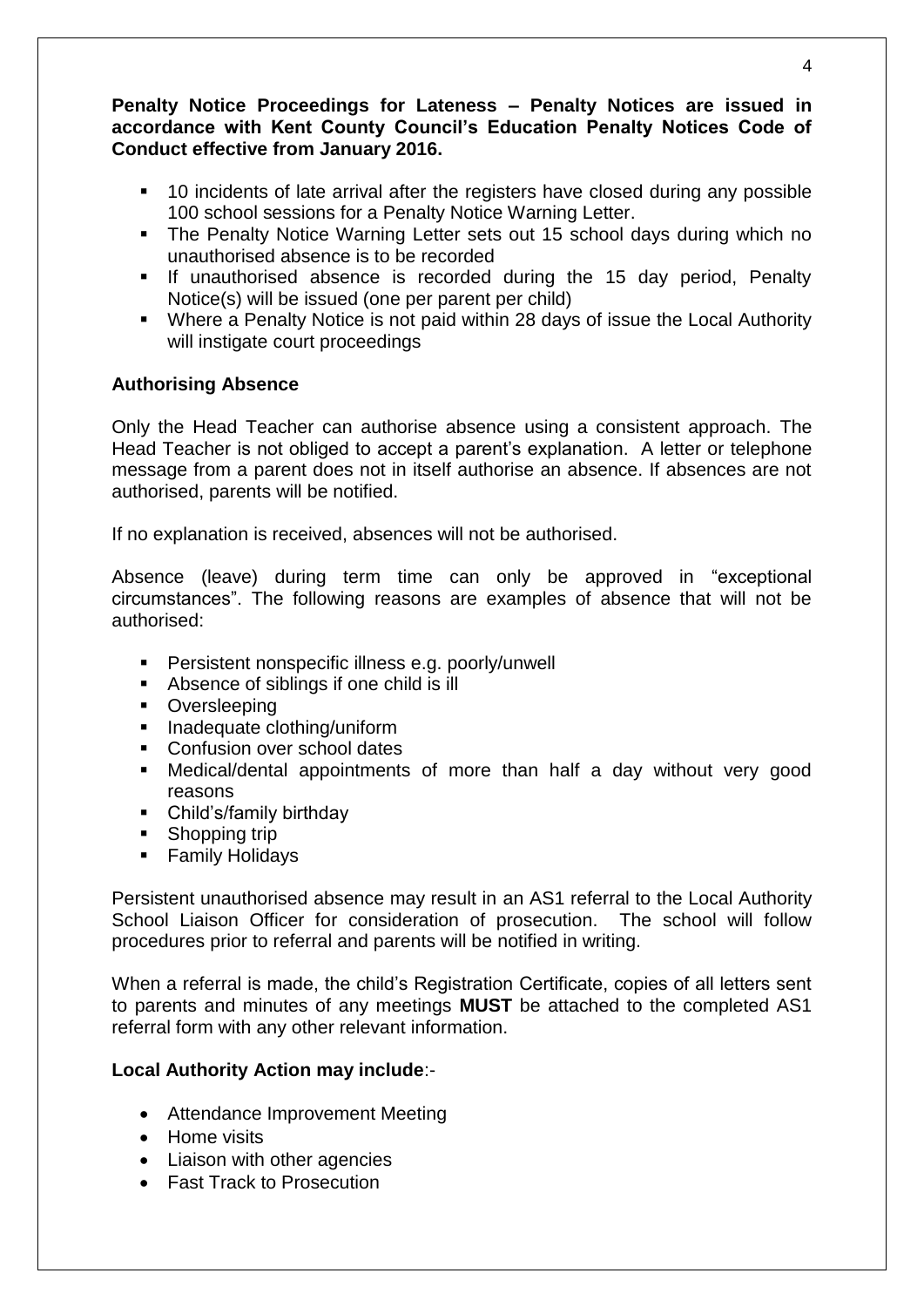#### **Penalty Notices Proceedings for Poor Attendance - Penalty Notices are issued in accordance with Kent County Council's Education Penalty Notices Code of Conduct effective from January 2016**

- A Penalty Notice can only be issued in cases of persistent unauthorised absence or where an excluded child is found in a public place during school hours.
- Absence for 10 or more half day sessions (5 school days) without authorisation during any 100 possible school sessions – these do not need to be consecutive.
- The PRU, Inclusion and Attendance Service issue a warning letter setting out 15 school days during which no unauthorised absence is to be recorded
- If unauthorised absence is recorded during the 15 day period a Penalty Notice will be issued (one per parent per child)

#### **Exceptional circumstances could include**:

- Service personnel returning from a tour of duty abroad where it is evidenced the individual will not be in receipt of any leave in the near future that coincides with school holidays.
- Where an absence from school is recommended by a health professional as part of a parent or child's rehabilitation from a medical or emotional issue.
- The death or terminal illness of a person close to the family.
- To attend a wedding or funeral of a person close to the family.
- Any examples provided are illustrative rather than exhaustive. It is acceptable to take a student's previous record of attendance into account when the school is making decisions. The fundamental principles for defining 'exceptional' are rare, significant, unavoidable and short. And by 'unavoidable' it implies that an event could not reasonably be scheduled at another time. It is important to note that Head Teachers can agree the absence of a child in exceptional circumstances and this discretion can be used also to determine the length of the authorised absence.

Where Penalty Notices are imposed, the regulations state that the penalty will be £120 to be paid within 28 days, reduced to £60 if paid within 21 days. Penalty Notices are issued to each parent of each child. Failure to pay the penalty in full by the end of the 28 day period will result in prosecution by the Local Authority.

#### **Leave of Absence/Holiday**

From September 2013 the Department for Education have amended the Pupil Registration Regulations, removing the Head Teacher's ability to authorise leave of absence for the purpose of a family holiday.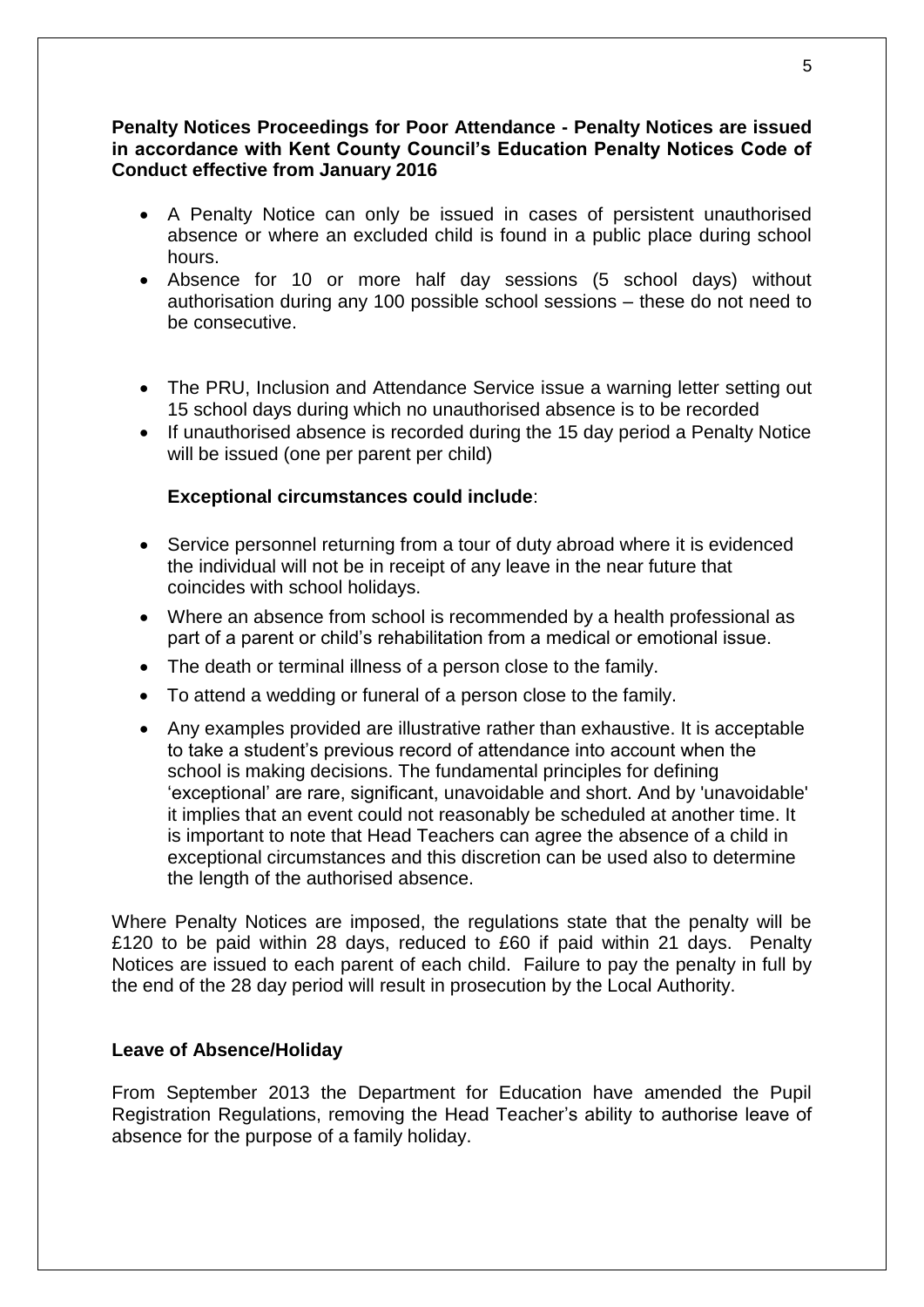Section 444 of the Education Act 1996 says that parents are **guilty** of an offence of failing to secure regular attendance at school unless they can prove that the child was absent:

- with leave (the school has given permission)
- due to sickness or any unavoidable cause (the sickness or unavoidable cause must relate to the child, not the parent)
- religious observance
- failure by the Local Authority to provide transport

In law, these are the only acceptable reasons for a child being absent from school.

The Head Teacher may authorise absence in "exceptional circumstances" but this must be requested in advance and agreement to each request is at the discretion of the Head Teacher, acting on behalf of the Governing Body (Education (Pupil Registration) (England) Regulations 2006). Each case will be judged on its merits and the Head Teacher's decision is final. Once the decision not to authorise leave is taken, it cannot be authorised retrospectively.

If the absence is not authorised and the holiday is taken anyway, the case may be referred to the PRU, Inclusion and Attendance Service who may issue a Penalty Notice to each parent for each child taken out of school.

Failure to pay the penalty in full by the end of the 28 day period will result in prosecution by the Local Authority.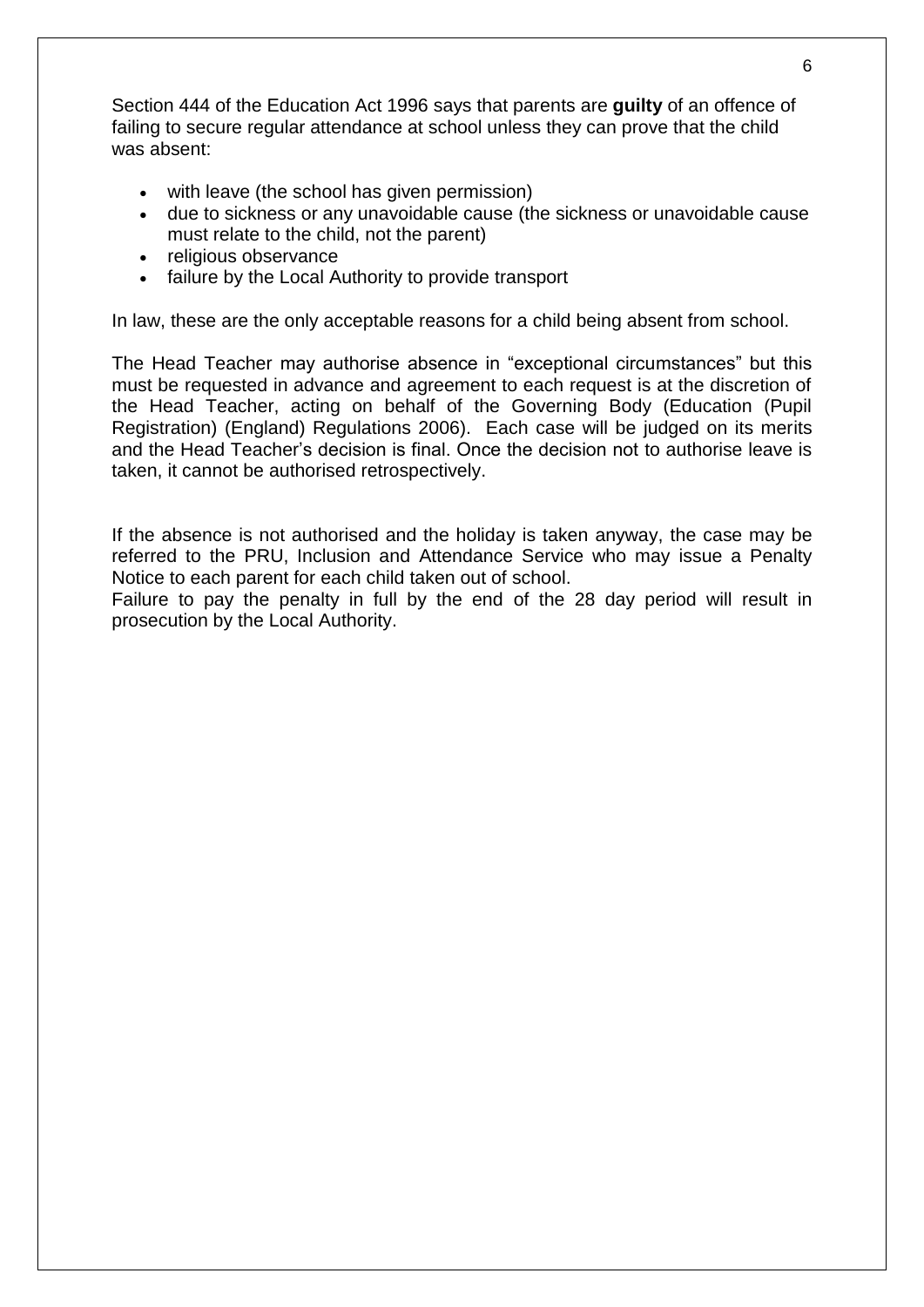- **Appendix 1 Late letter (Code L)**
- **Appendix 2 Late letter (Code U)**
- **Appendix 3 Absence Letter**
- **Appendix 4 School Attendance Meeting Letter**
- **Appendix 5 School Letter Warning re: Penalty Notice Referral**
- **Appendix 6 Unauthorised absence confirmation of PN request**

**Appendix 7a Response to Leave Request (Not Authorising)** 

**Appendix 7b Response to Leave Request submitted retrospectively (Not Authorising)**

**Appendix 8 Unauthorised leave confirmation of PN request**

**Appendix 9 School letter where they believe a holiday was taken**

**Appendix 10 Traveller Attendance letter**

**Appendix 11 Traveller Absence due to travelling**

**Appendix 12 School Referral Pathway**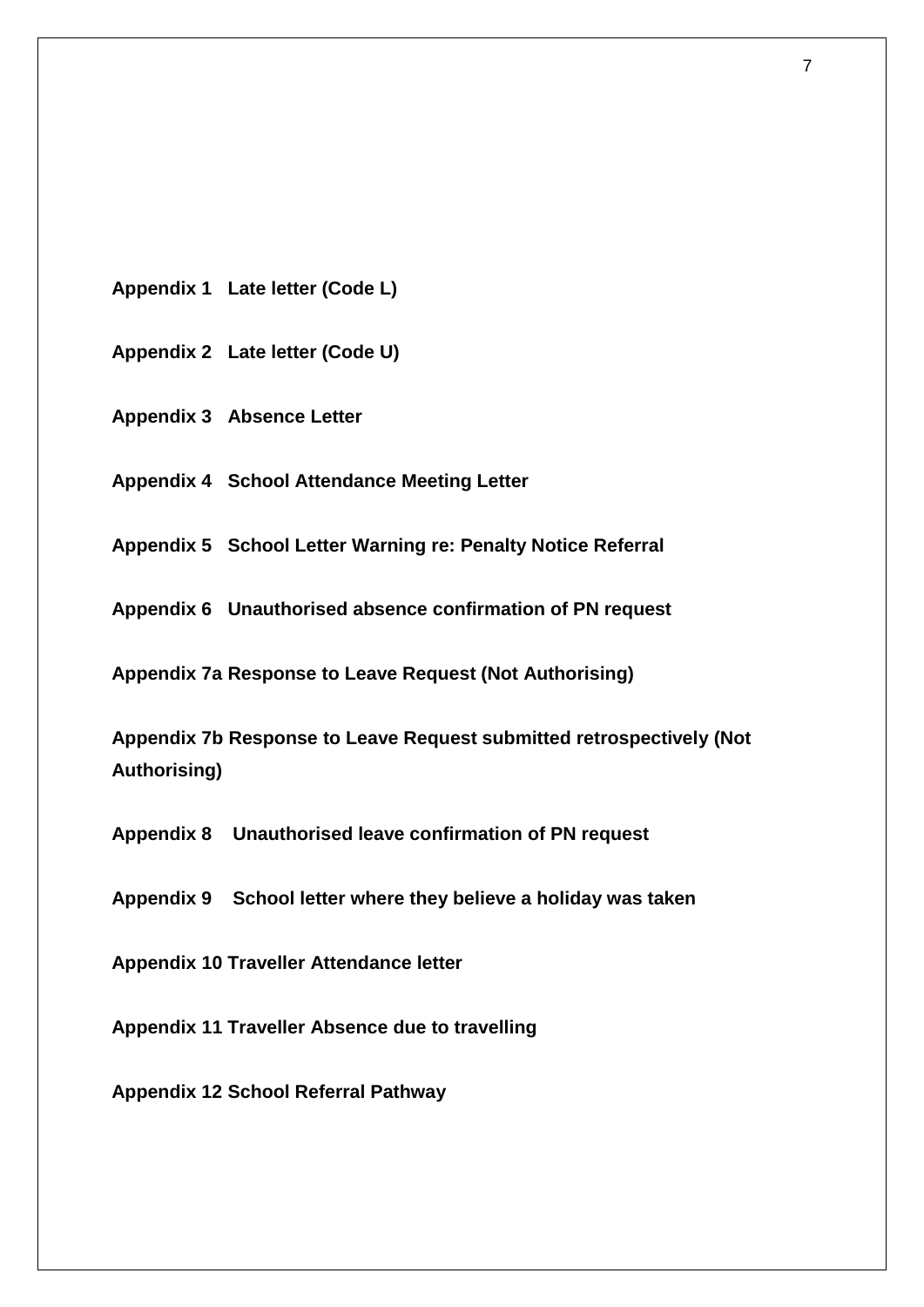«addressee» «address\_block»

«date\_of\_printing»

Dear «salutation»

#### **Re «forename» «surname»**

I am writing to express my concern over the number of occasions that «forename» has been arriving late at school. Below for your information is a summary of attendance indicating the days «forename» was late (Code L):

«dates\_of\_lates\_before»

Total lates before registration closed: «total\_lates\_before» half day sessions

At our school the register is taken at **??** am and at **??** pm.

A pupil's lateness will seriously disrupt their learning and can be embarrassing for your child.

I am sure you share my concern and would wish to work with the school to improve punctuality. If we can help in any way, perhaps via our School Nurse or Family Liaison Officer, please do not hesitate to contact us.

Yours sincerely

**Headteacher**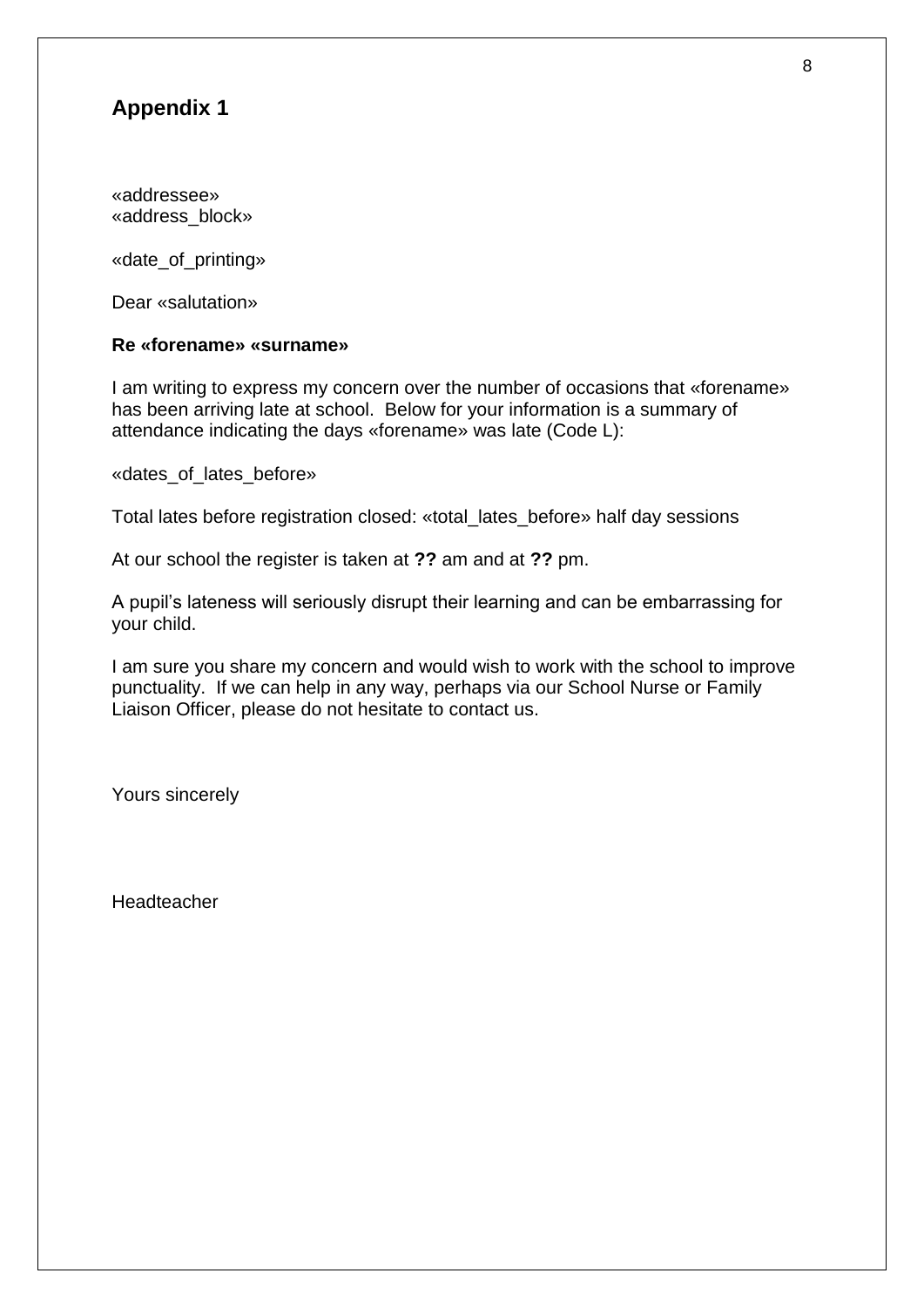«addressee» «address\_block»

«date\_of\_printing»

Dear «salutation»

#### **Re «forename» «surname»**

I am writing to express my concern over the number of occasions that «forename» has arrived after the register has been closed. Below for your information is a summary of attendance indicating the days «forename» was late (Code U):

«dates of lates after»

Total lates after registration closed: «total\_lates\_after» half day sessions

At our school the register is taken at **??** am and is closed at **??** am for the morning session and taken again at **??** pm and closed at **??** pm for the afternoon session. Pupils arriving after the register has closed will be marked 'U' which records the absence as unauthorised for that session.

Arriving after the register has closed is seriously disrupting your child's learning and is impacting on their overall attendance.

Persistent late arrival may lead to a referral for a Penalty Notice or a referral to the Local Authority School Liaison Officer for further action and possible prosecution.

If «forename» continues to arrive late after the register has closed we will contact you to arrange a meeting at the school.

Yours sincerely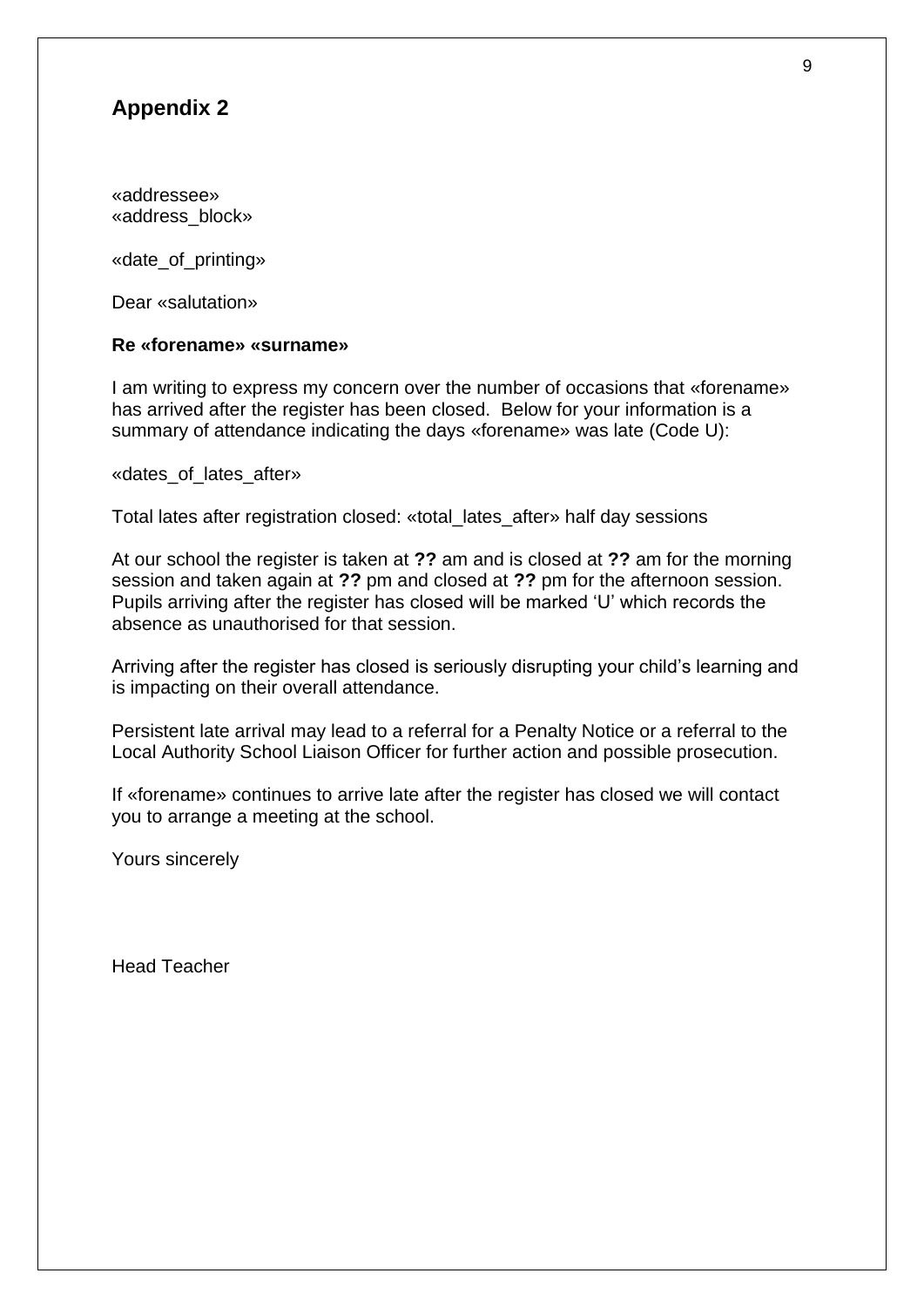«addressee» «address\_block»

«date\_of\_printing»

Dear «salutation»

#### **Re «forename» «surname»**

I am writing to express my concern over the number of occasions that «forename» has been absent from school. I attach for your information a summary of attendance indicating the days «forename» was absent.

A pupil's absence can seriously disrupt their learning, not only do they miss out on teaching while they are away but they are less prepared for future lessons when they return.

I am sure you share my concern and would wish to work with the school to improve «forename»'s attendance. If we can help in any way, perhaps via our School Nurse or Family Liaison Officer, please do not hesitate to contact us.

Yours sincerely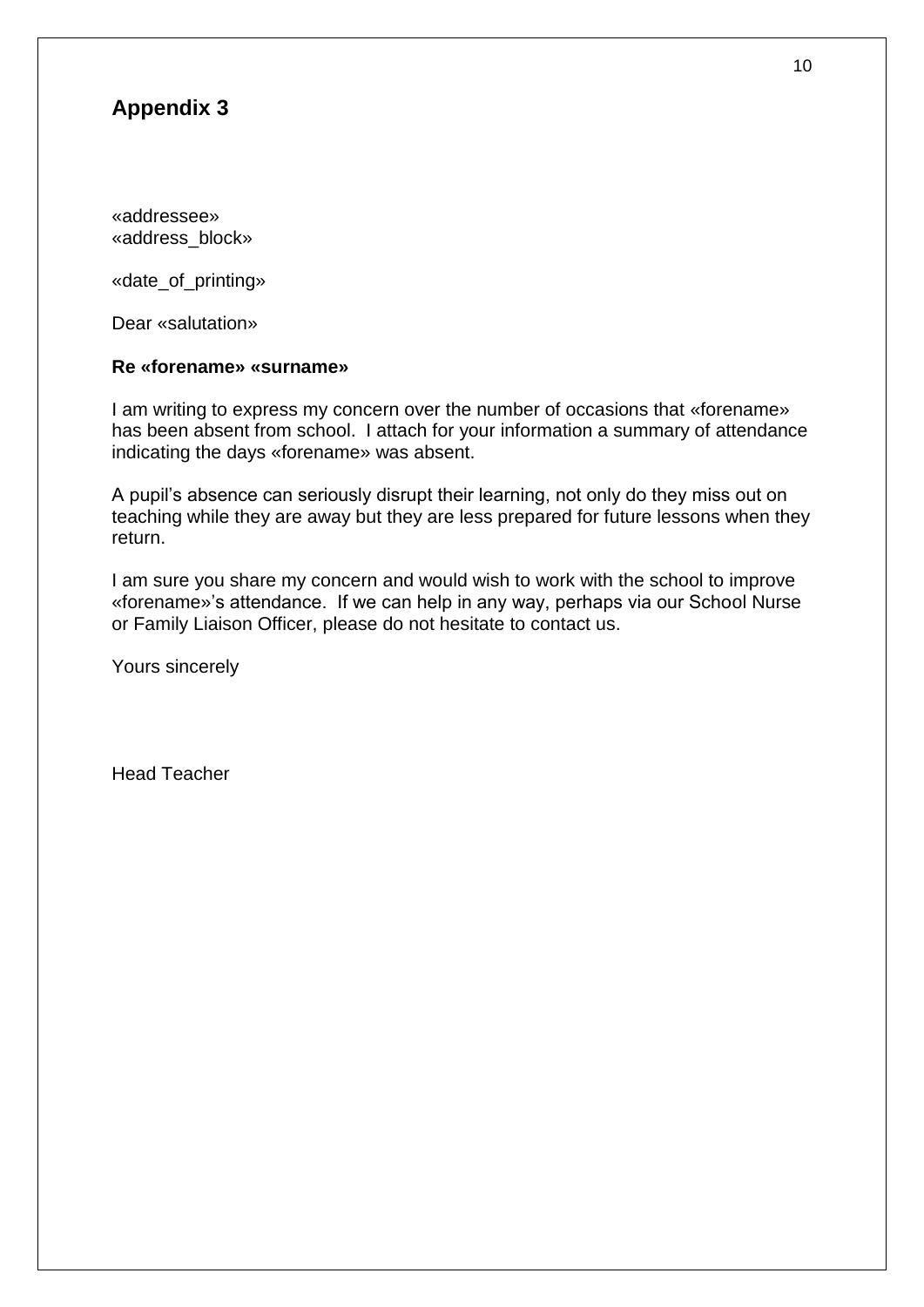«addressee» «address\_block»

«date\_of\_printing»

Dear «salutation»

#### **Re: «forename» «surname»**

Despite previous warnings, I note with concern that your child's attendance at school has made no significant improvement. «forename»'s attendance at school is currently «percentage\_attendance»% which means «he\_she» has missed «total\_authorised\_absences» half day sessions for authorised absence and «total\_unauthorised\_absences» half day sessions for unauthorised absence. This will have an impact on your child's education which we cannot ignore.

As there has been no improvement in «forename»'s attendance, I must advise you that further absences from school as a result of illness may require medical evidence (e.g. copy of a prescription, Doctors/Dentist appointment card). If medical evidence is not provided when required, further absences will be marked as unauthorised.

I am inviting you to attend a School Attendance Meeting. The time and date have been set for ?? at ?? It is important that you and «forename» attend this meeting for us to explore the issues around poor attendance. The meeting will be attended by:

??

If this appointment is inconvenient, I would be grateful if you could contact me so that an alternative time can be arranged.

If you do not attend this meeting and «forename»'s absence continues to deteriorate, a referral may be made to the Local Authority School Liaison Officer for further action and possible prosecution.

Thank you for your co-operation.

Yours sincerely

Head Teacher The School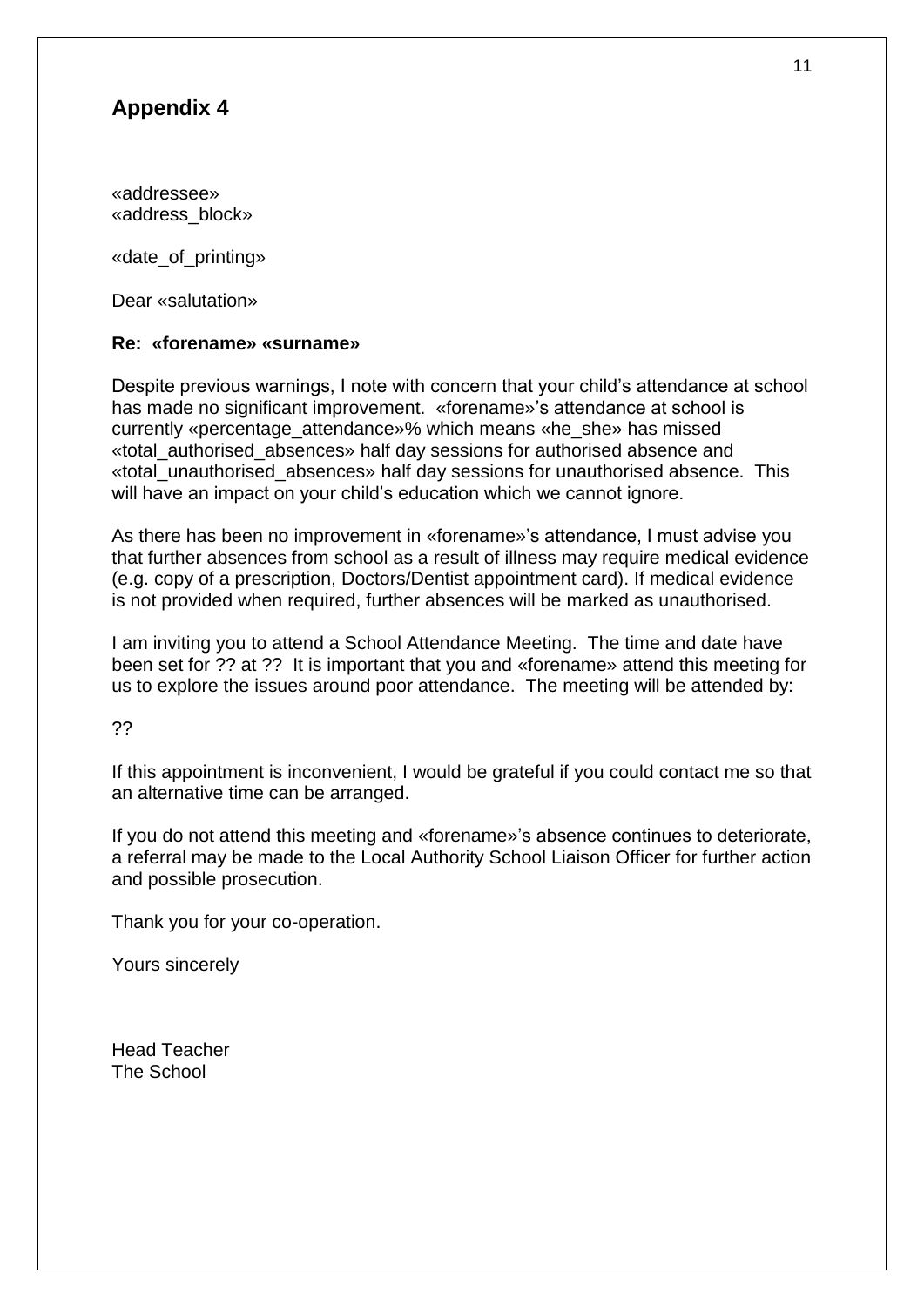«addressee» «address\_block»

«date\_of\_printing»

#### Dear **«salutation»**

#### Re **«forename» «surname»**

At our school we consider attendance of utmost importance and I am therefore bringing this information to your attention.

Our monitoring process has shown that «forename» has been absent from school for a total of «total unauthorised absences» unauthorised half day sessions. I refer you to legislation regarding Penalty Notices.

*'As from 2005, Kent Local Authority (LA) introduced Penalty Notices for unauthorised absence from school of at least 10 sessions (5 days) during any 100 possible school sessions.'* A separate Penalty Notice can be issued to each parent and for each child.

*On receipt of the Notice, the penalty will be £120, reduced to £60 if paid within 21 days. Failure to pay the penalty in full at the end of the 28 day period may result in prosecution by the LA.*

Please note this is a warning letter that a Penalty Notice could be requested if a total of 10 unauthorised sessions (5 days) are reached.

Should you wish to discuss this matter further please do not hesitate to contact me.

If further unauthorised absence occurs you will be contacted and invited in for a meeting at the school.

Yours sincerely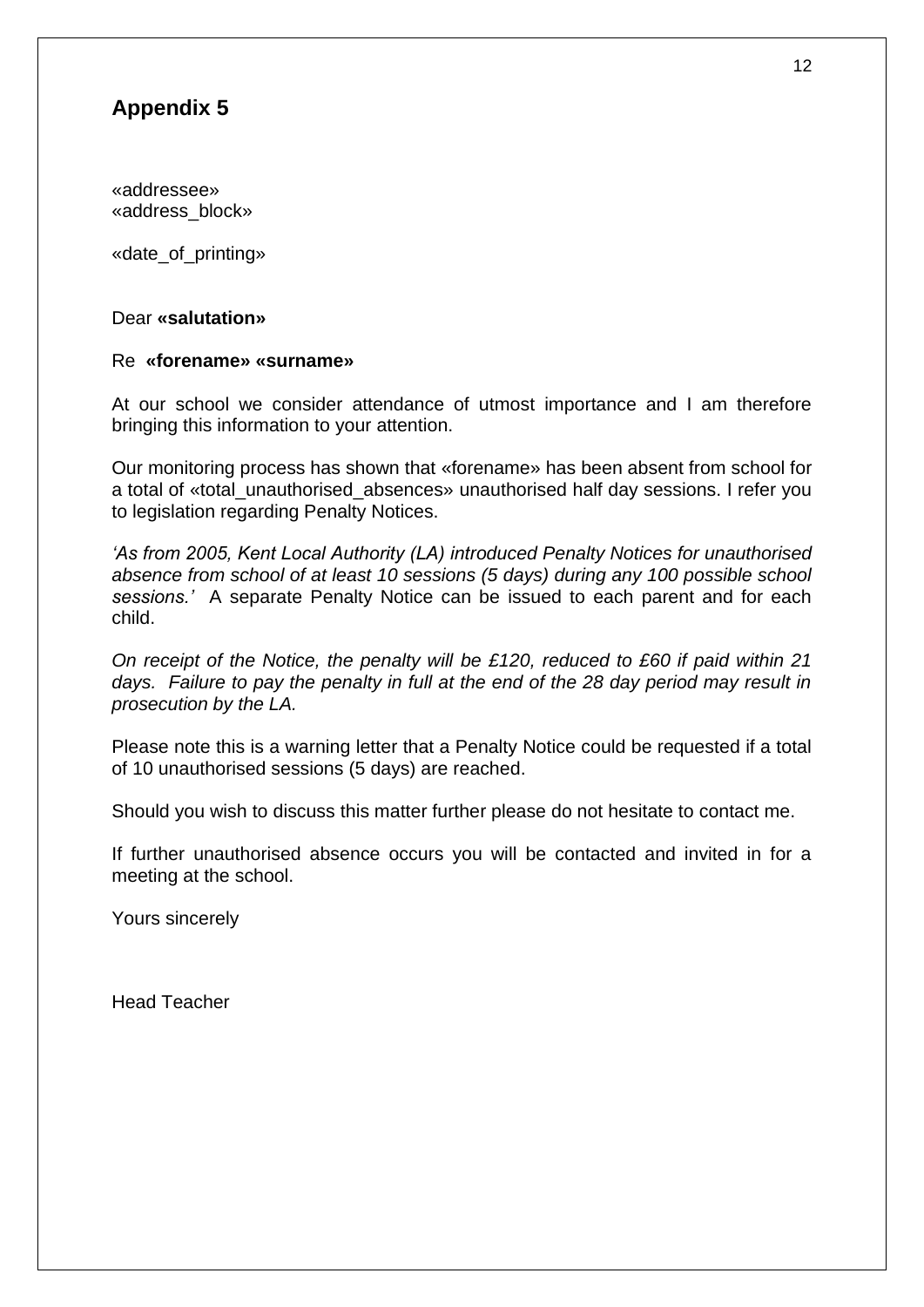«addressee» «address\_block»

«date\_of\_printing»

Dear «salutation»

#### **Re «forename» «surname»**

With reference to our letter dated **??**, «forename» has now reached a total of «total\_unauthorised\_absences» half day sessions of unauthorised absence. As a result we will now be requesting a Penalty Notice from the Local Authority.

A separate Penalty Notice can be issued to each parent and for each child.

Yours sincerely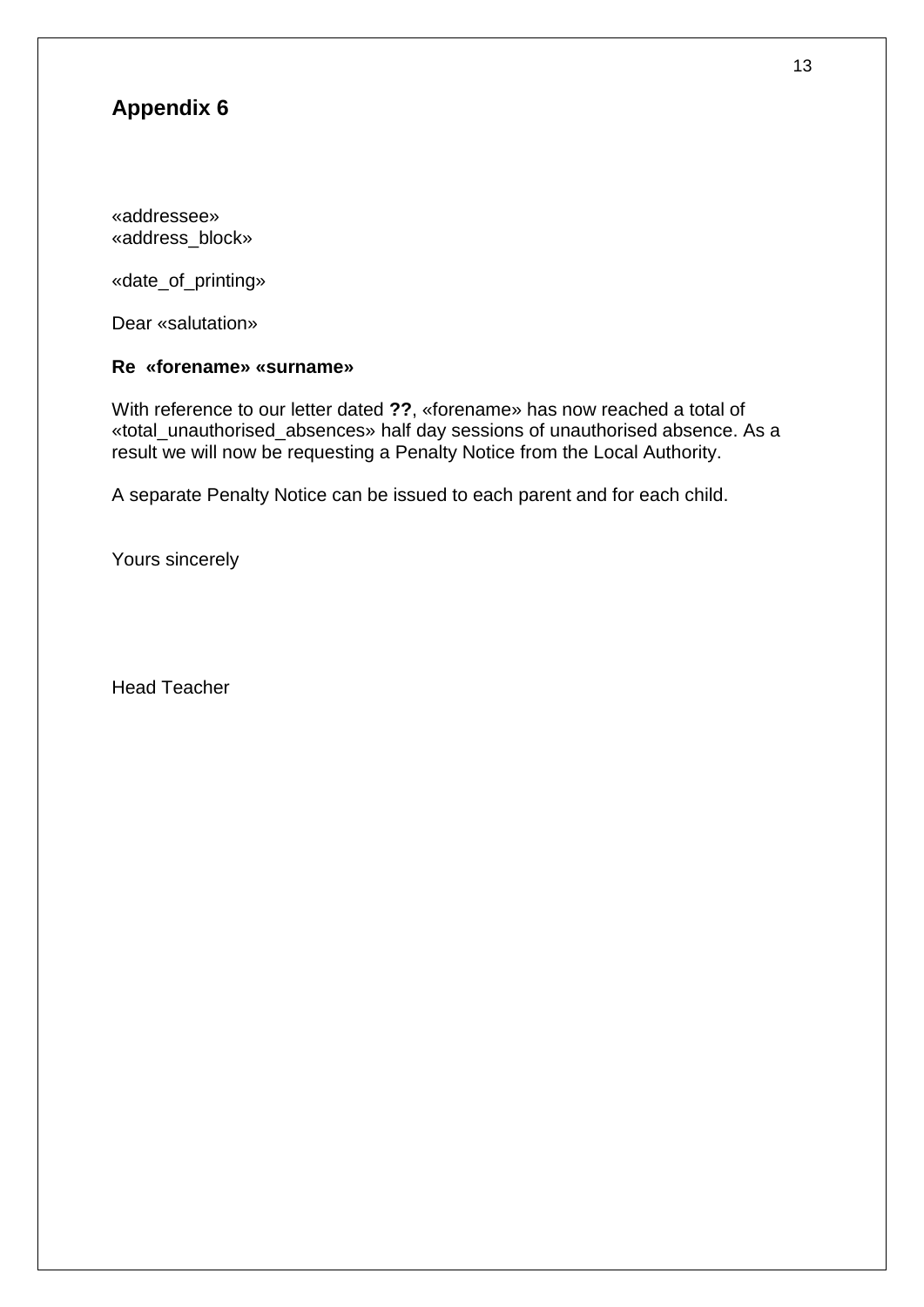## **Appendix 7a**

«addressee» «address\_block»

«date\_of\_printing»

Dear «salutation»

#### **Request for leave during Term-Time For the attention of the parents of «forename» «surname»**

I have received your request to take «forename» out of school for a family holiday between ??date and ??date, a total of ??Number of school sessions.

From September 2013 the Department for Education has amended the Education (Pupil Registration) (England) Regulations 2006 removing the Head Teacher's ability to authorise leave of absence for a family holiday. Requests for holidays in term-time will not be authorised as the Regulations only allow me to authorise absence (leave) in "exceptional circumstances".

The School's Attendance Policy confirms that:

- agreement to each request is at my discretion, acting on behalf of the Governing Body
- each case will be judged on its merits
- my decision is final
- leave cannot be authorised retrospectively

I have considered your request but I am writing to confirm that on this occasion the leave will not be authorised. If you decide to take «forename» out of school I will be making a request for a Penalty Notice to be issued.

Penalty Notices are issued to each parent of each child and the amount of the penalty will be £120 to be paid within 28 days, reduced to £60 if paid within 21 days. Failure to pay the penalty in full at the end of the 28 day period may result in prosecution by the Attendance Service.

Yours sincerely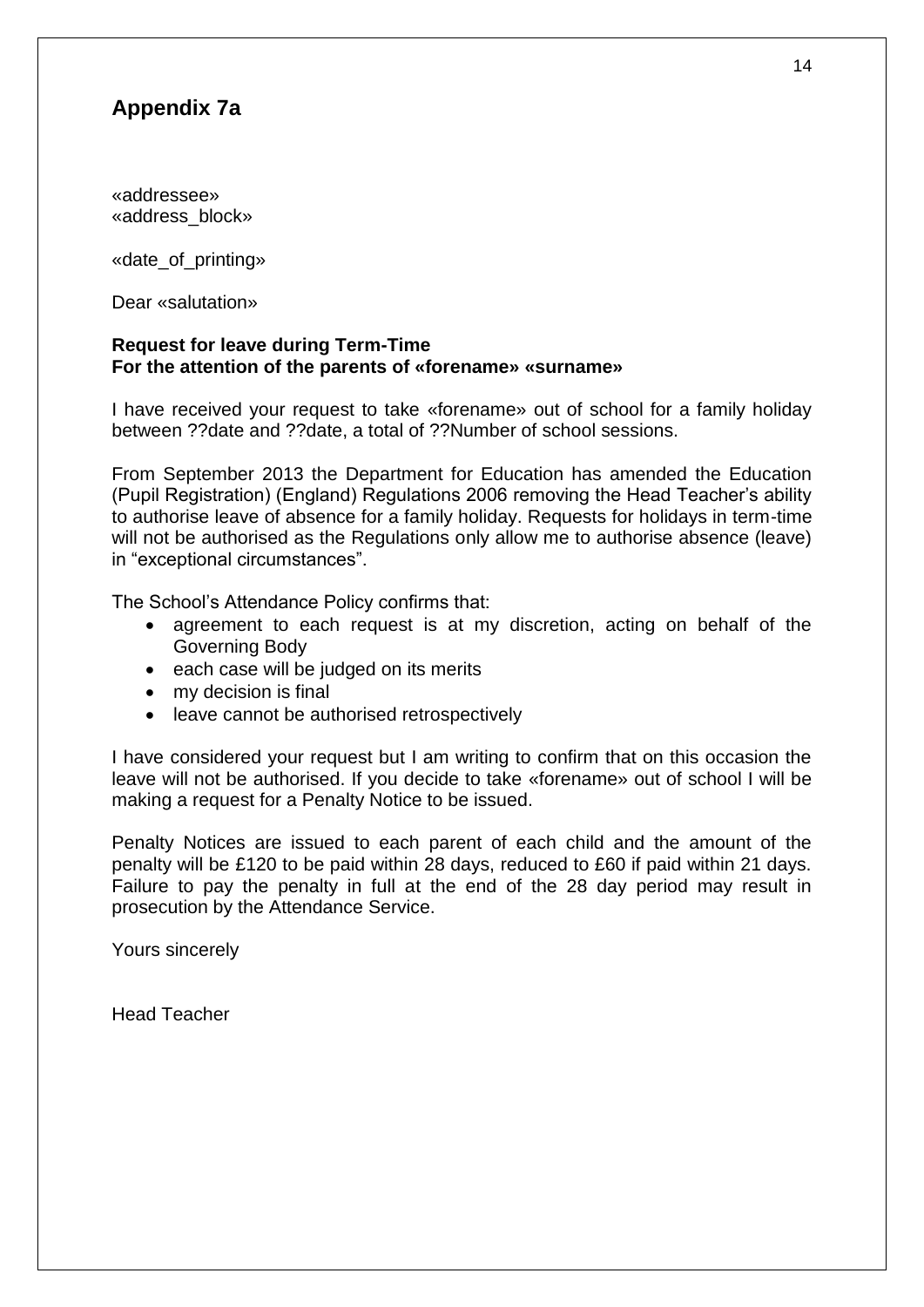## **Appendix 7b**

«addressee» «address\_block»

«date\_of\_printing»

Dear «salutation»

#### **Request for leave during Term-Time For the attention of the parents of «forename» «surname»**

You failed to apply in advance for permission for «forename» to be absent from school.

From September 2013 the Department for Education has amended the Education (Pupil Registration) (England) Regulations 2006 removing the Head Teacher's ability to authorise leave of absence for a family holiday. Requests for holidays in term-time will not be authorised as the Regulations only allow me to authorise absence (leave) in "exceptional circumstances".

The School's Attendance Policy confirms that:

- agreement to each request is at my discretion, acting on behalf of the Governing Body
- each case will be judged on its merits
- my decision is final
- leave cannot be authorised retrospectively

As stated above, I am unable to authorise leave retrospectively and I will be making a request for a Penalty Notice to be issued.

Penalty Notices are issued to each parent of each child and the amount of the penalty will be £120 to be paid within 28 days, reduced to £60 if paid within 21 days. Failure to pay the penalty in full at the end of the 28 day period may result in prosecution by the Attendance Service.

Yours sincerely

Headteacher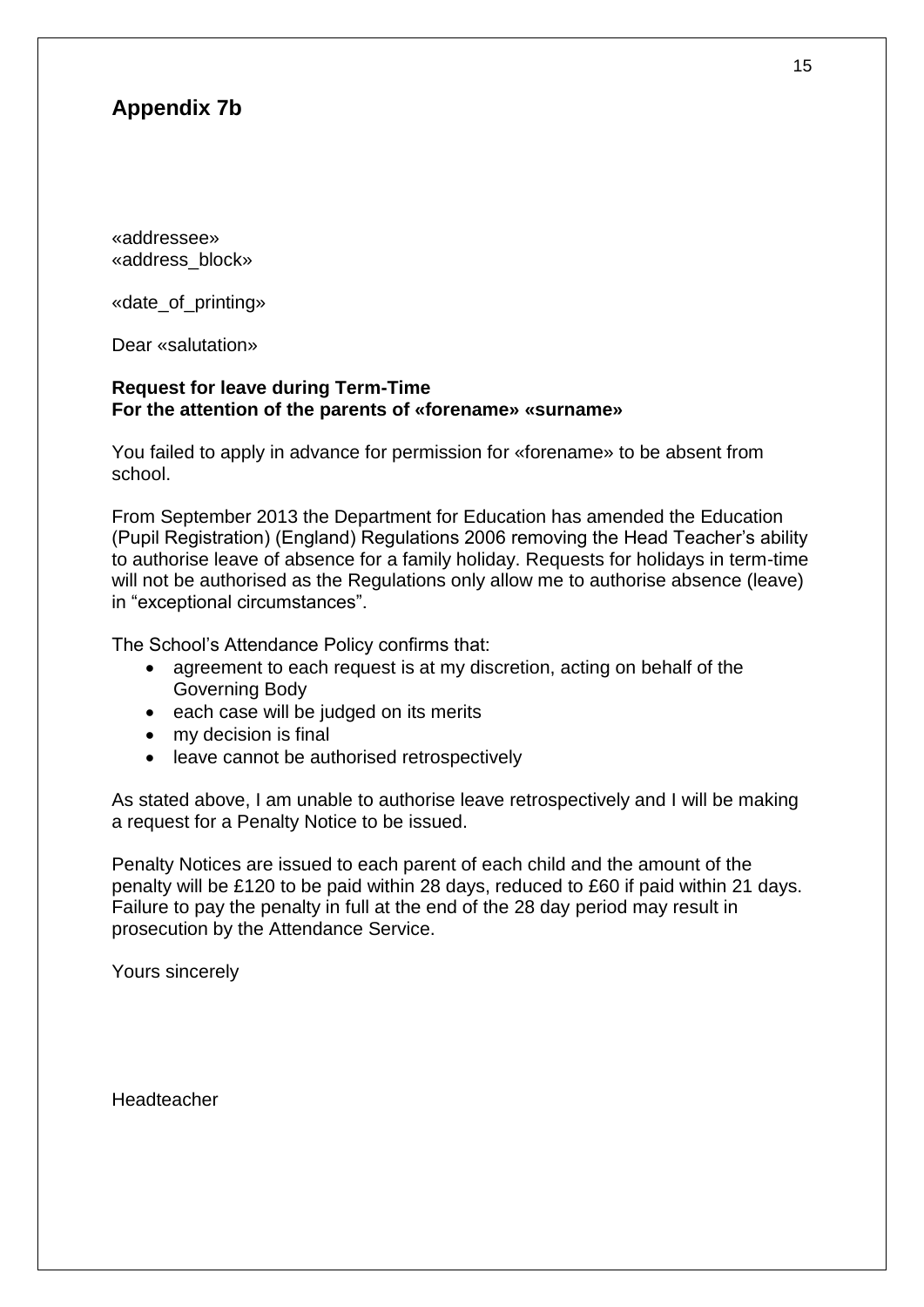«addressee» «address\_block»

«date\_of\_printing»

Dear «salutation»

#### **Name: «forename» «surname» DOB: «date\_of\_birth»**

With reference to our letter dated **??date,** the leave of absence taken between **??date** and **??date** has now been recorded as Unauthorised Absence and as a result a Penalty Notice has been requested.

A separate Penalty Notice can be issued to each parent and for each child.

Yours sincerely

Headteacher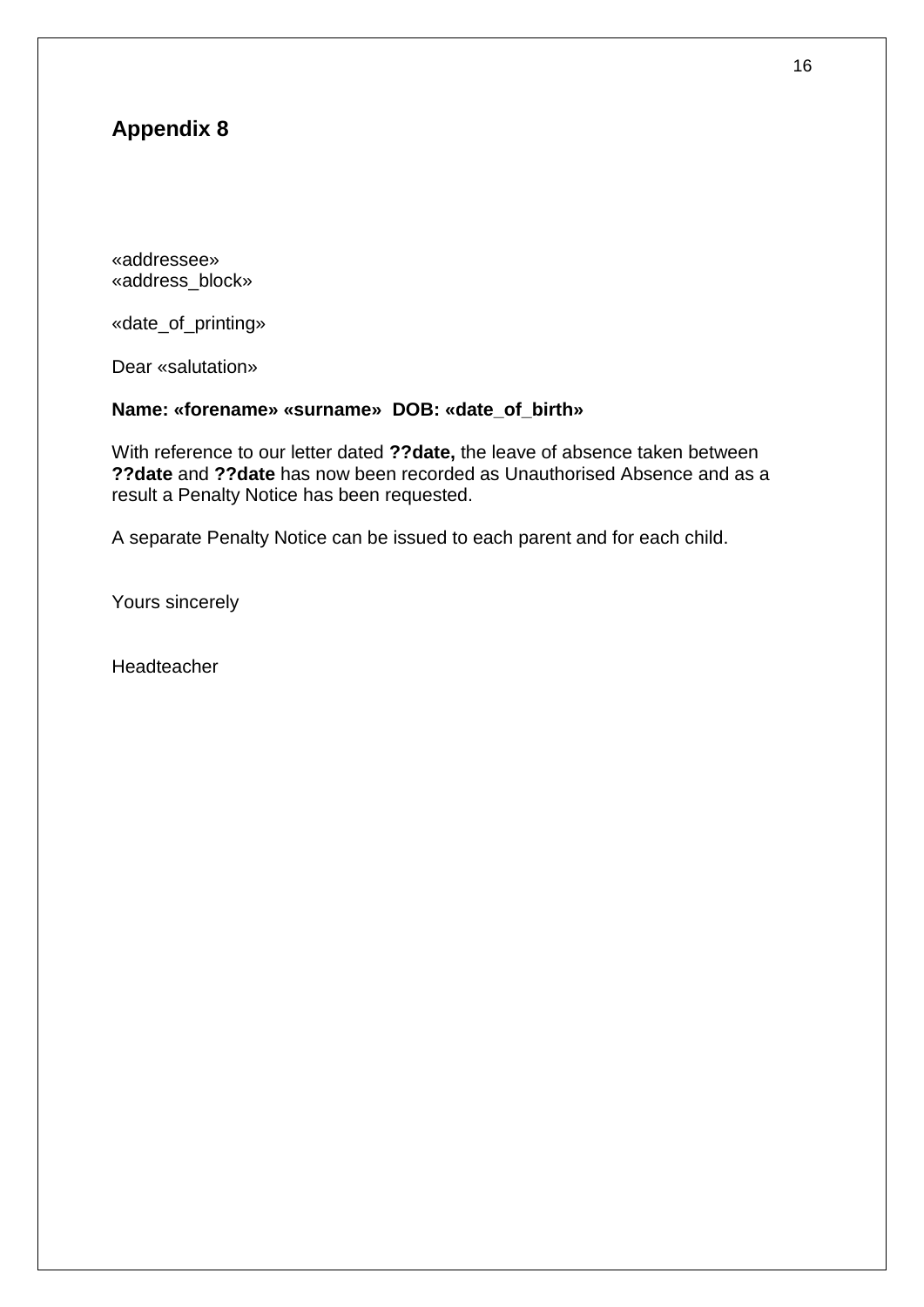«addressee» «address\_block»

«date\_of\_printing»

Dear «salutation»

#### **Re «forename» «surname»**

You failed to apply in advance for permission for «forename» to be absent from school.

From September 2013 the Department for Education has amended the Education (Pupil Registration) (England) Regulations 2006 removing the Head Teacher's ability to authorise leave of absence, except in exceptional circumstances. *(State why you are treating this absence as a family holiday and/or why there are no exceptional circumstances)*

Requests for holidays in term-time will not be authorised as the Regulations only allow me to authorise absence (leave) in "exceptional circumstances".

I am unable to authorise leave retrospectively therefore this absence will be recorded as unauthorised absence, where a child has 10 unauthorised sessions within 100 school session a Penalty Notice may be issued.

The Penalty Notice gives you the opportunity to pay a penalty instead of being prosecuted for failing to secure your child's regular attendance at school. The amount of the penalty is £120 per parent, per child, but if payment is made by you within 21 days of receipt of this Notice it will be £60 per parent, per child. If you pay this penalty within the time limits, no further action will be taken against you in connection with the offence, i.e. your liability for the offence will be discharged.

Yours sincerely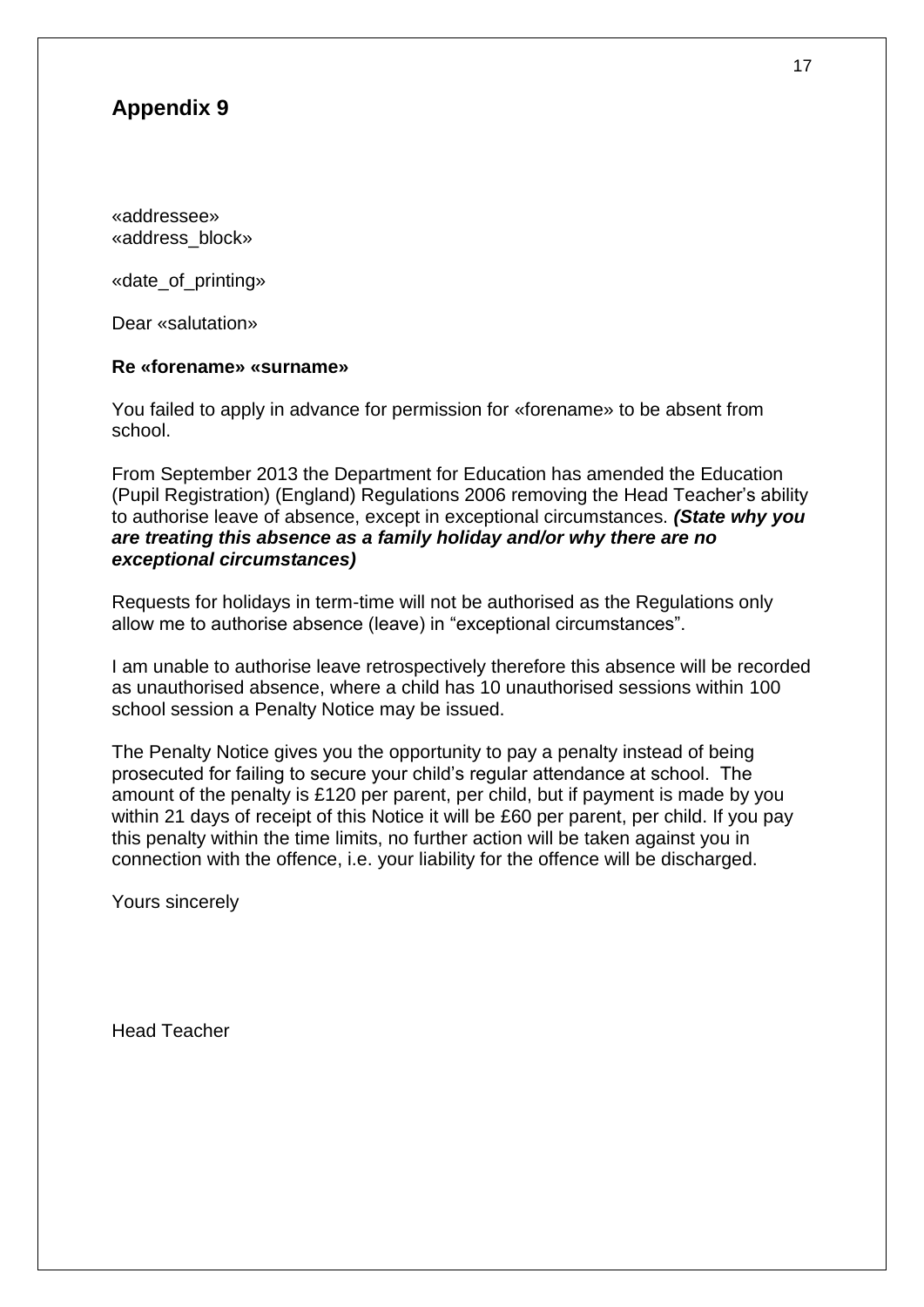«addressee» «address\_block»

«date\_of\_printing»

Dear «salutation»

#### **Traveller Absence «forename» «surname»**

I am writing to say how concerned I am over the number of times «forename» has been absent from school. This academic year «forename» has missed «total\_authorised\_absences» authorised half day sessions and «total\_unauthorised\_absences» unauthorised half day sessions achieving an overall attendance rate of «percentage\_attendance»%.

Traveller children have to attend school for 380 sessions (190 days) each year, which is the same for all children and you are at risk of being referred to the Local Authority School Liaison Officer if «forename»'s attendance falls below 90%. I am unable to authorise any absence during term time unless there are exceptional circumstances or if you will be travelling for occupational purposes and agree this with the school in advance.

If you would like to speak to me about «forename»'s attendance, please telephone the school to make an appointment.

Yours sincerely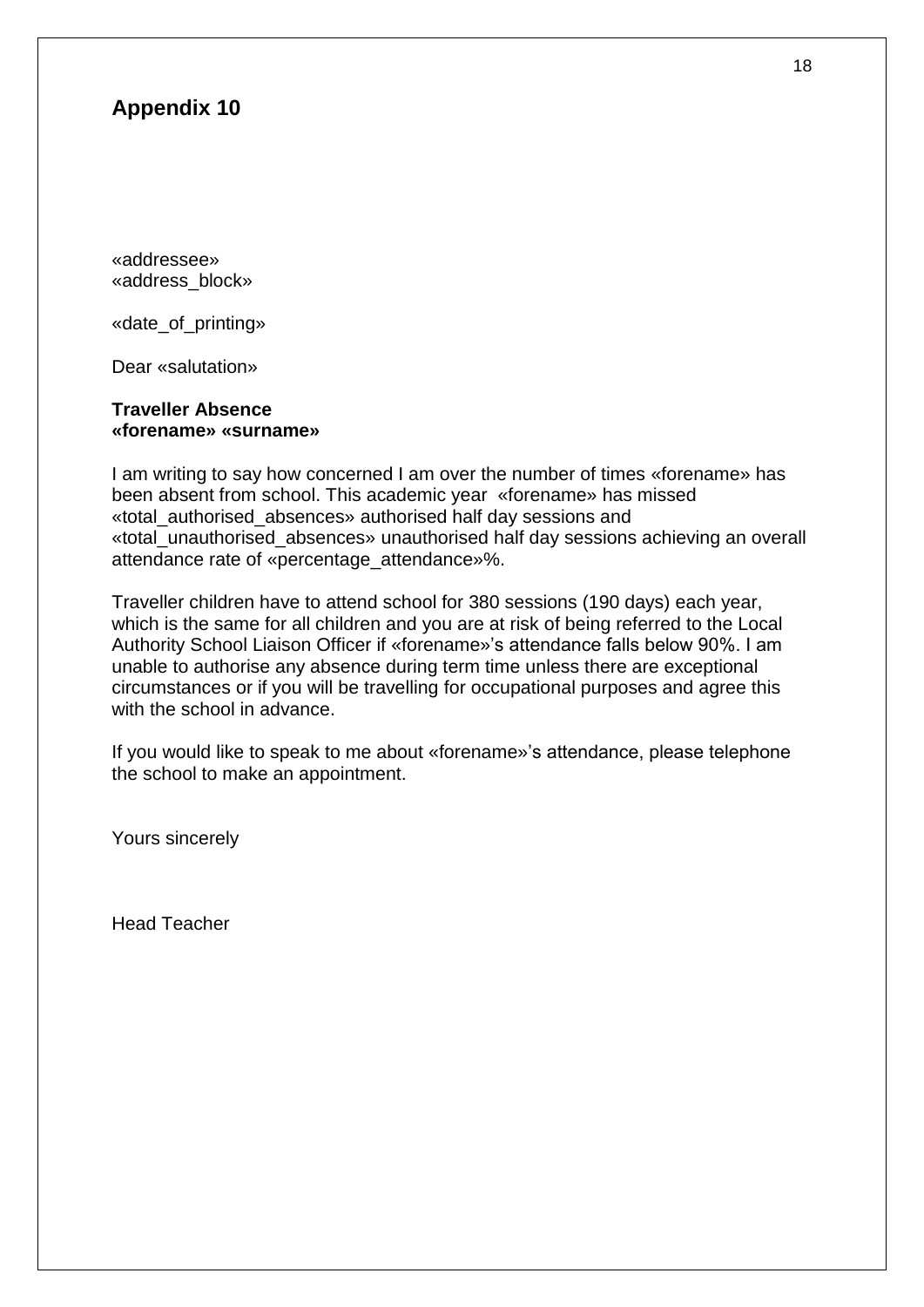«addressee» «address\_block»

«date\_of\_printing»

Dear «salutation»

#### **Traveller Absence «forename» «surname»**

Thank you for contacting me to say that «forename» will be absent from school from **??Date** as you will be travelling due to your work.

The law allows me to authorise «forename»'s absence if your trade or business means that you have to travel from place to place. However, you have not let me know when «forename» is likely to return to school. Unless you contact me during the next 10 school days to confirm a date, I will refer «forename» to the Local Authority as a Child Missing Education.

After 20 days absence, there may be grounds to take «forename»'s name off the school roll and you will have to re-apply for a school place when you return.

Yours sincerely